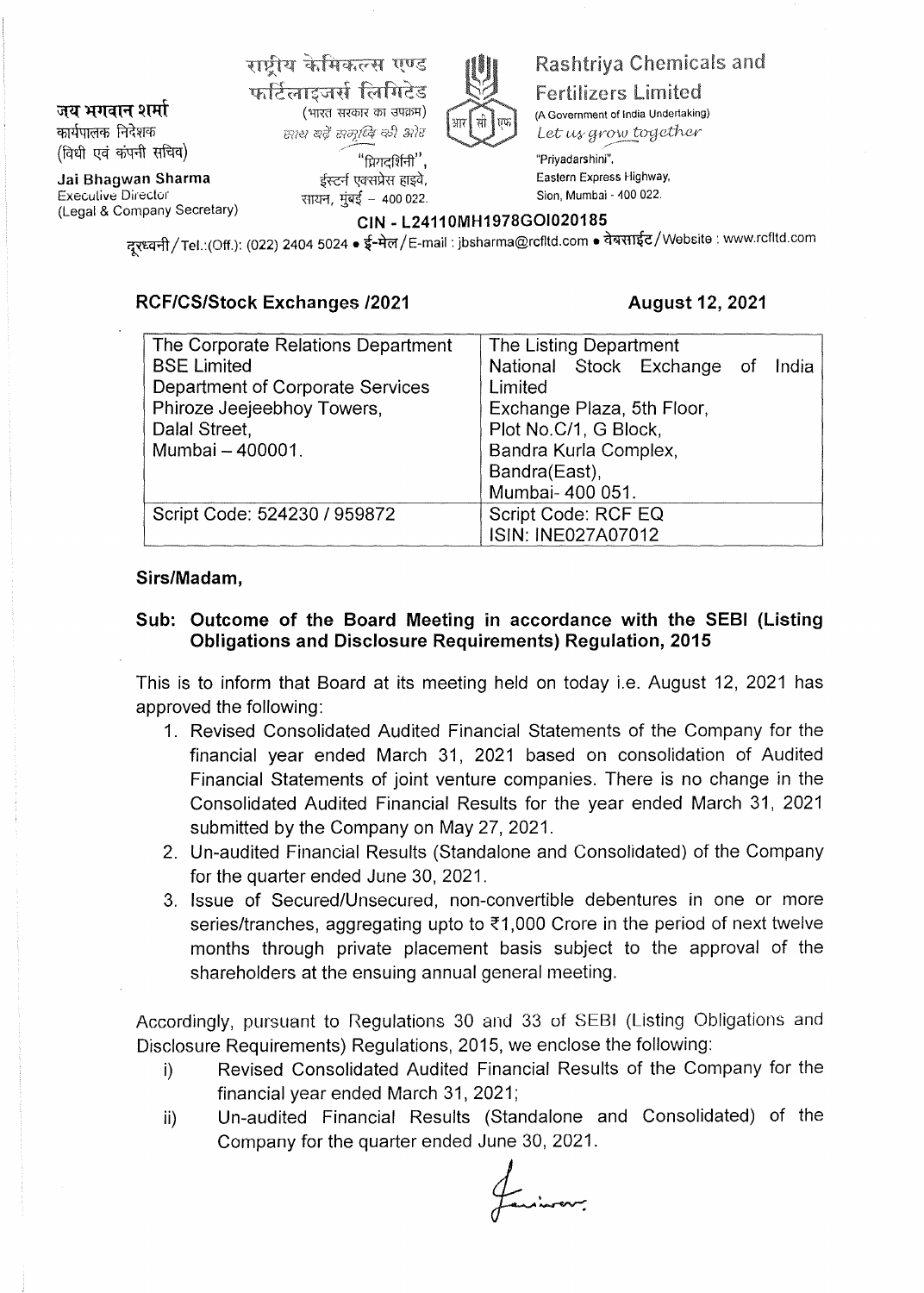- iii) Auditor's Report issued by the Statutory Auditors in respect of the Revised Consolidated Audited Financial Results for the financial year ended March 31,2021;
- iv) Limited Review Report issued by M/s Gokhale & Sathe, LLP, Statutory Auditors, for the quarter ended June 30, 2021;

The meeting of Board of Directors commenced at 3.00 pm and concluded at  $\mathsf{S}$ . 3.0 pm.

This is for your kind information and record.

Yours faithfully, **For Rashtriya Chemicals and Fertilizers Limited** 

. **(J.**  ~~ **8. Sharma)** 

**Executive Director (Legal &Company Secretary)** 

**Encl: a.la.**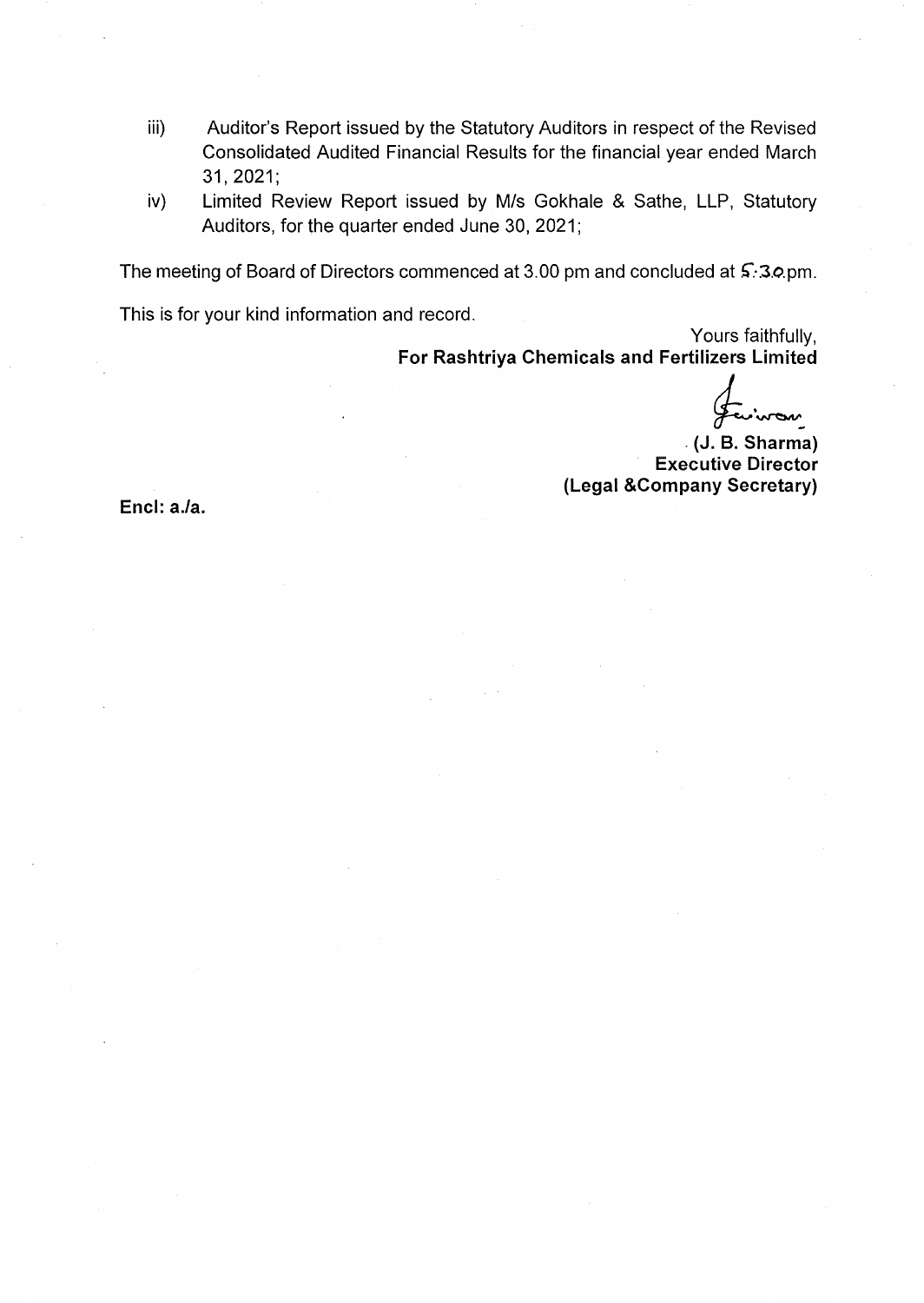7-c, bhagoji keer marg, mahim, mumbai 400 016.

**Independent Auditor's Limited Review Report on the Quarterly Standalone Unaudited Financial Result of the Company Pursuant to the Regulation 33 of the SEBI (Listing Obligations and Disclosure Requirements) Regulations, 2015, as amended** 

**Review Report to The Board of Directors Rashtriya Chemicals and Fertilizers Limited "Priyadarshini** *<sup>11</sup> 1*  **Eastern Express Highway, Sion, Mumbai** - **400 022** 

- 1. We have reviewed the accompanying statement of Standalone Unaudited Financial Results of Rashtriya Chemicals and Fertilizers Limited (the 'Company') for the quarter ended 30<sup>th</sup> June 2021, ("the Statement") attached herewith, being submitted by the Company pursuant to the requirement of Regulation 33 of the SEBI (Listing Obligations and Disclosure Requirements) Regulations, 2015 ('the Regulation') as amended (the "Listing Regulations").
- 2. This Statement which is the responsibility of the Company's Management and approved by the Company's Board of Directors, has been prepared in accordance with the recognition and reasurement principles laid down in the Indian Accounting Standard 34, 'Interim Financial Reporting' ("Ind AS 34"), prescribed under Section 133 of the Companies Act, 2013 as amended, read with relevant rules issued thereunder and other accounting principles generally accepted in India. Our responsibility is to express a conclusion on the statement based on our review.
- 3. We conducted our review of the Statement in accordance with the Standard on Review Engagement (SRE) 2410, 'Review of Interim Financial Information Performed by the Independent Auditor of the Entity' issued by the Institute of Chartered Accountants of India. This Standard requires that vve plan and perform the review to obtain moderate assurance as to whelher the financial statements are free of material misstatement. A review of interim financial information consists of making inquiries, primarily of persons responsible for financial and accounting matters, and applying analytical and other review procedures. A review is substantially less in scope than an audit conducted in accordance with Standards on Auditing and consequently does not enable us to obtain assurance that we would become aware of all significant matters that might be identified in an audit. Accordingly, we do not express an audit opinion.
- 4. Based on our review conducted as above, nothing has come to our attention that causes us to believe that the accompanying Statement, prepared in accordance with the recognition and measurement principles laid dovvn in the aforesaid Indian Accounting Standards ('Ind AS') specified under Section 133 of the Companies Act, 2013 as amended, read with relevant rules issued thereunder and other accounting principles generally accepted in India, has not disclosed the information required to be disclosed in terms of the Listing Regulation, including the manner in which it is to be disclosed, or that it contains any material misstatement.



**RCF Standalone Limited Review Report** - **Ql FY 21-22**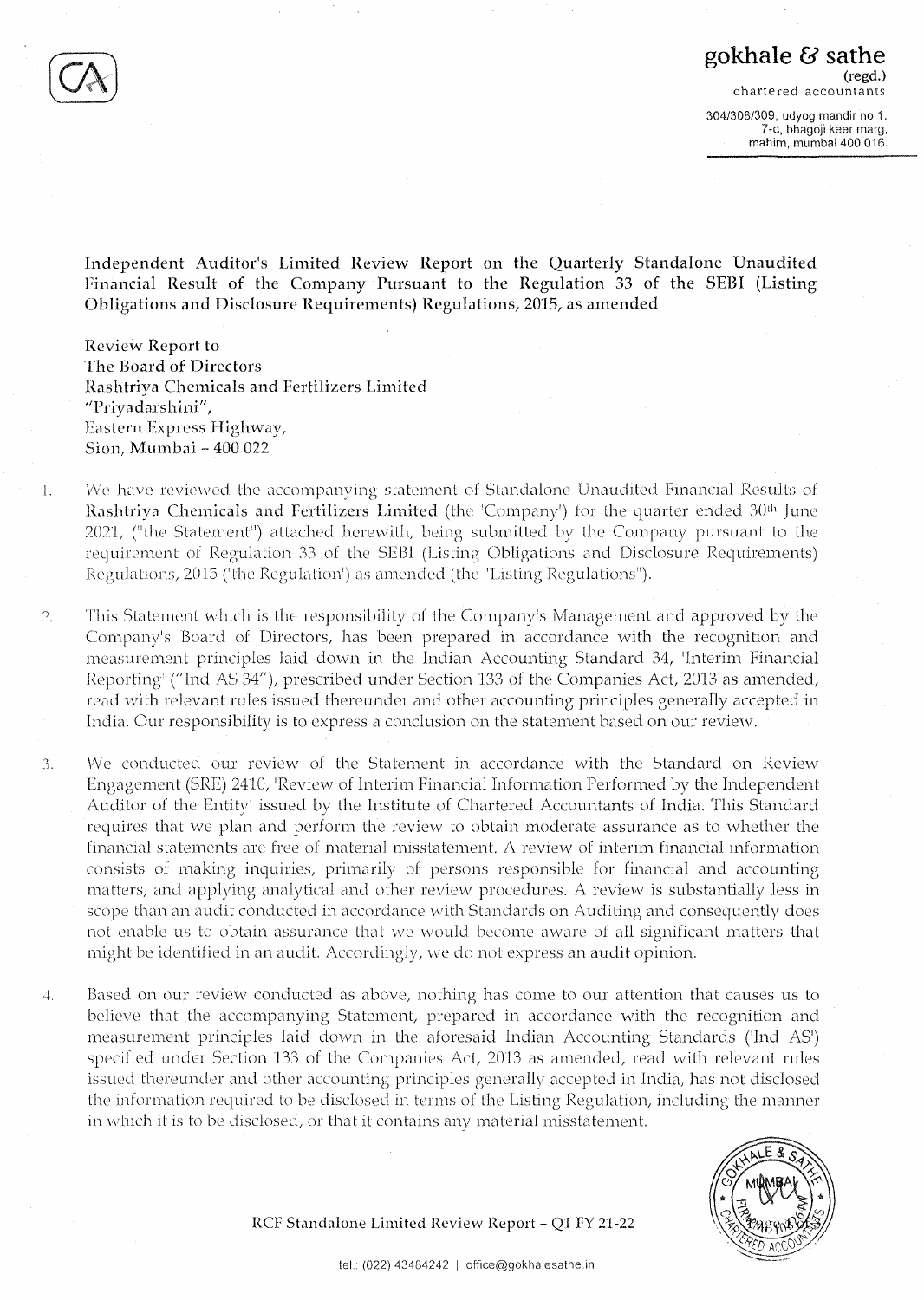

## :,. **Emphasis of Matter**

We draw attention to the following notes in the Standalone Financial Results:

## a) Note No.  $4 - Gas$  pooling applicable to Fertilizer (Urea) sector:

Pursuant to the Ministry of Petroleun, & Natural Gas (MoPNG) order No. L-13013/3/2012- GP-I, dated: 16th December 2015, GAIL had sought a differential levy on usage of gas for non-fertilizer/Non-Urea operations, amounting to Rs. 145792 lakh for the period commencing from 1st July, 2006 till 30th June, 2019 by initiating arbitration proceeding before Administrative Mechanism for Resolution of CPSEs Disputes (AMRCD).

The matter was heard in the meeting of the AMRCD on 17th June 2021 and vide its order dated 6th July 2021, AMRCD has determined the total claim to be paid by the company in this regard at an amount of Rs. 8717 Lakh. This sum thus settles the price differential towards the use of APM/Domestic gas for non-fertilizer/Non-Urea operations for the period commencing from 1st July 2006 till 15th May, 2016 (subsequent to which Company sourced market priced gas). Further, a related claim by GAIL in regard to the Gas Transportation Charges of Rs. 1965 Lakh, for the period December 2013 to January 20] 6 have also been directed to be paid. The aggregate sum of Rs. 10682 Lakh has been fully paid by the Company in accordance with the resolution by AMRCD.

Possible liability for the period 16th May 2016 onwards is yet to be crystalised as the Company has been asked to submit revised data from FICC to recalculate the claim as per MoPNG directives dated 16th December 2015 as per highest rate of RLNG. Taking a conservative estimate of any liability arising from such claim, the excess provision of Rs. 12735 Lakh not considered necessary has been derecognized and reported as exceptional item.

## **b)** Note No.  $5 -$  Gas turbine Generator (GTG) plants at Thal unit:

Pursuant to the sudden failure of both Gas Turbine Generator (GIG) plants at Thal unit in March 2019, the matter for effecting repairs under the warranty period was taken up with the LSTK contractor. Through the contractor the Original Equipment Manufacturer (OEM) had indicated a total estimated repair expenditure of about 98 Million SEK (Rs. 74.51 crore excluding taxes and duties). The said GTG plants have been sent to the OEM for repairs and they have been received duly repaired. In the interim, the Company has initiated arbitration proceedings for costs and loss of profits and does not consider a provision necessary as the said costs are covered under warranties. In response, counter claims have been made by the contractor.



**RCF Standalone Limited Review Report** - **Ql FY 21-22** Page **2** of **3**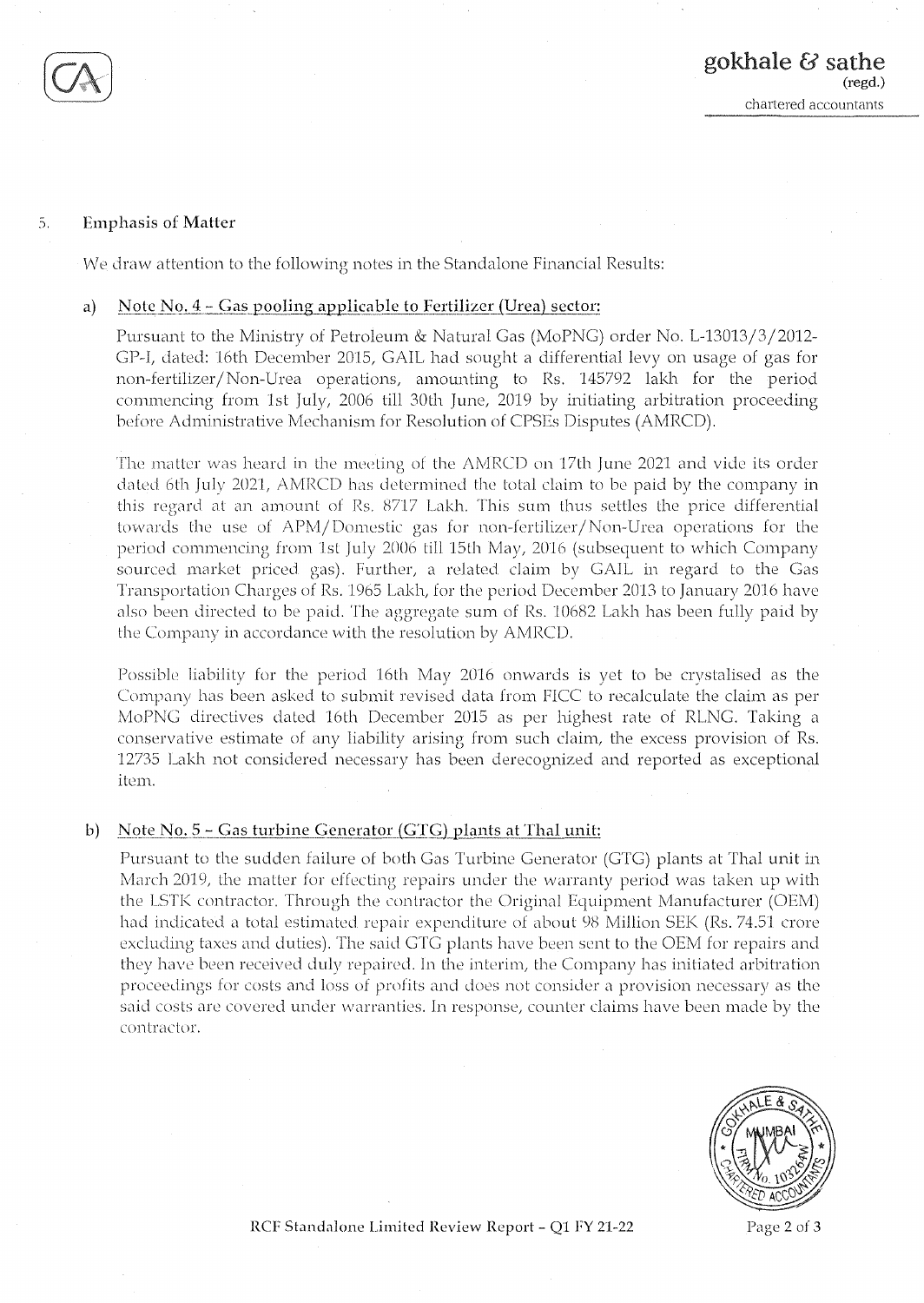

# **c) Note No. 8** - **Impact of COVID 19\_Pandemic:**

Although no significant impact of Covid 19 pandemic has been noted on the financial and operational results for the quarter ended 30<sup>th</sup> June 2021, the continuing Covid 19 epidemic could result in consequences on the external economic environment. A definitive assessment of the said impact on the company is highly uncertain and being dependent on the evolving situation can be undertaken only after the situation stabilises.

Our opinion is not modified in respect of these matters.

**For Gokhak** & **Sathe Chartered Accountants**  Firm Registration No. 103264W

 $V$ 

**Atul Kale Partner**  Membership. No. 109947 UDIN: 21109947AAAASR9058

**Place: Murnbai Dated: August 12, 2021** 

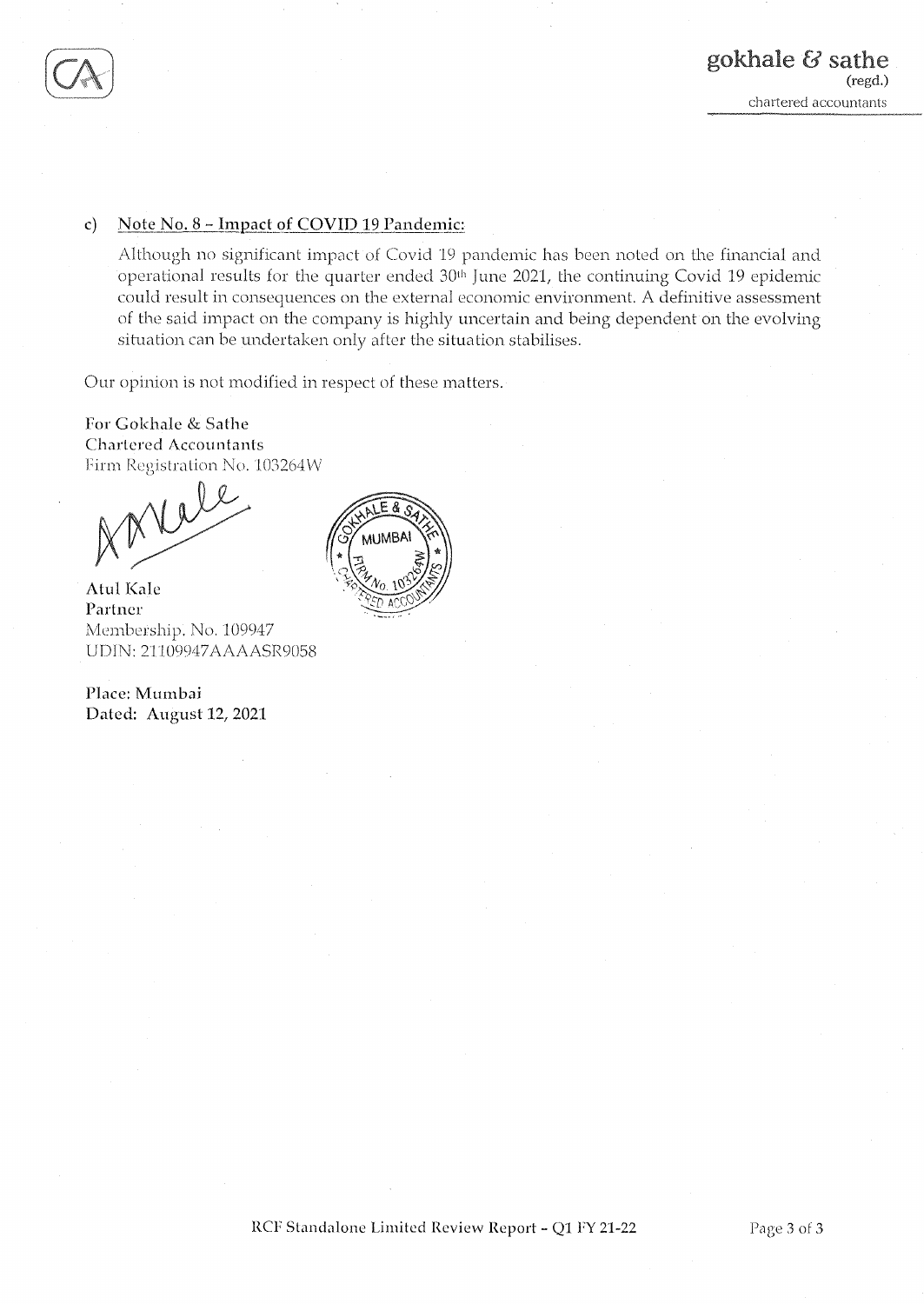

# **RASHTRIYA CHEMICALS AND FERTILIZERS LIMITED**  ( **A Govt. Of India Undertaking** )



**Regd. Office : "Priyadarshinl" Eastern Express Highway, Sion, Mumbai 400 022 CIN No. L24110MH1978GOI020185 Website: www.rcfltd.com** 

# **Statement of Unaudited Standalone Results for the Quarter Ended 30TH JUNE 2021**

|    |                                                                      |                  | (₹ in Lakh)                 |                  |                                 |
|----|----------------------------------------------------------------------|------------------|-----------------------------|------------------|---------------------------------|
|    |                                                                      | 30.06.2021       | Quarter ended<br>31.03.2021 | 30.06.2020       | <b>Year ended</b><br>31.03.2021 |
|    | <b>Particulars</b>                                                   | <b>Unaudited</b> | Audited                     | <b>Unaudited</b> | Audited                         |
|    |                                                                      |                  |                             |                  |                                 |
|    |                                                                      |                  | $\overline{2}$              | 3                | 4                               |
| 1  | Income                                                               |                  |                             |                  |                                 |
| a  | Revenue from Operations                                              | 239070           | 229531                      | 162105           | 828118                          |
| b  | Other Income                                                         | 2656             | 4693                        | 2859             | 12895                           |
|    | <b>Total Income</b>                                                  | 241726           | 234224                      | 164964           | 841013                          |
| 2  | <b>Expenses</b>                                                      |                  |                             |                  |                                 |
|    |                                                                      |                  |                             |                  |                                 |
| a. | Cost of Materials consumed                                           | 91073            | 87093                       | 61346            | 302267                          |
| b. | Purchase of stock-in-trade                                           | 17575            | 15235                       | 48310            | 74921                           |
| c. | Changes in inventories of finished goods and stock in trade          | (1193)           | (1777)                      | (36947)          | (3073)                          |
| d. | Employee benefit expense                                             | 15284            | 13791                       | 13507            | 56383                           |
| e. | <b>Finance Costs</b>                                                 | 3059             | 3566                        | 5628             | 17957                           |
| f. | Depreciation and amortisation expense                                | 4516             | 4566                        | 4259             | 17463                           |
| g. | Other expenses                                                       |                  |                             |                  |                                 |
|    | i. Power and Fuel                                                    | 69021            | 61286                       | 44261            | 212225                          |
|    | ii. Freight and Handling charges                                     | 15486            | 17255                       | 11966            | 65023                           |
|    | iii. Others                                                          | 11157            | 13240                       | 9880             | 46701                           |
|    | <b>Total expenses</b>                                                | 225978           | 214255                      | 162210           | 789867                          |
| з  | Profit / (Loss) before exceptional items and tax (1-2)               | 15748            | 19969                       | 2754             | 51146                           |
| 4  | <b>Exceptional items</b>                                             | (12735)          | (471)                       |                  | (471)                           |
| 5  | Profit / (Loss) before tax $(3-4)$                                   | 28483            | 20440                       | 2754             | 51617                           |
| 6  | Tax Expense                                                          |                  |                             |                  |                                 |
|    | i. Current Tax                                                       | 7817             | 5800                        | 419              | 12888                           |
|    | ii. Deferred Tax                                                     | (630)            | (55)                        | 417              | 1925                            |
|    | iii. Short / (Excess) Provision for Tax for earlier years            |                  | (507)                       |                  | (507)                           |
|    | <b>Total Tax</b>                                                     | 7187             | 5238                        | 836              | 14306                           |
| 7  | Profit / (Loss) after tax (5-6)                                      | 21296            | 15202                       | 1918             | 37311                           |
| 8  | Other Comprehensive Income (net of tax)                              |                  |                             |                  |                                 |
|    | i. Items that will not be reclassified to profit & loss              | (148)            | 778                         | (757)            | 197                             |
|    | ii. Items that will be reclassified to profit & loss                 |                  |                             |                  |                                 |
| 9  | Total Comprehensive Income for the period (7+8)                      | 21148            | 15980                       | 1161             | 37508                           |
| 10 | Paid up equity share capital                                         | 55169            | 55169                       | 55169            | 55169                           |
|    | (Face Value - ₹ 10/- each.)                                          |                  |                             |                  |                                 |
| 11 | Other Equity excluding Revaluation Reserves as at balance sheet date |                  |                             |                  | 278678                          |
|    | 12 Earnings Per Share Basic & Diluted (EPS) $(*)$                    | 3.86             | 2.76                        | 0.35             | 6.76                            |
|    | * Not annualised                                                     | *                |                             | ∗                |                                 |
|    |                                                                      |                  |                             |                  |                                 |



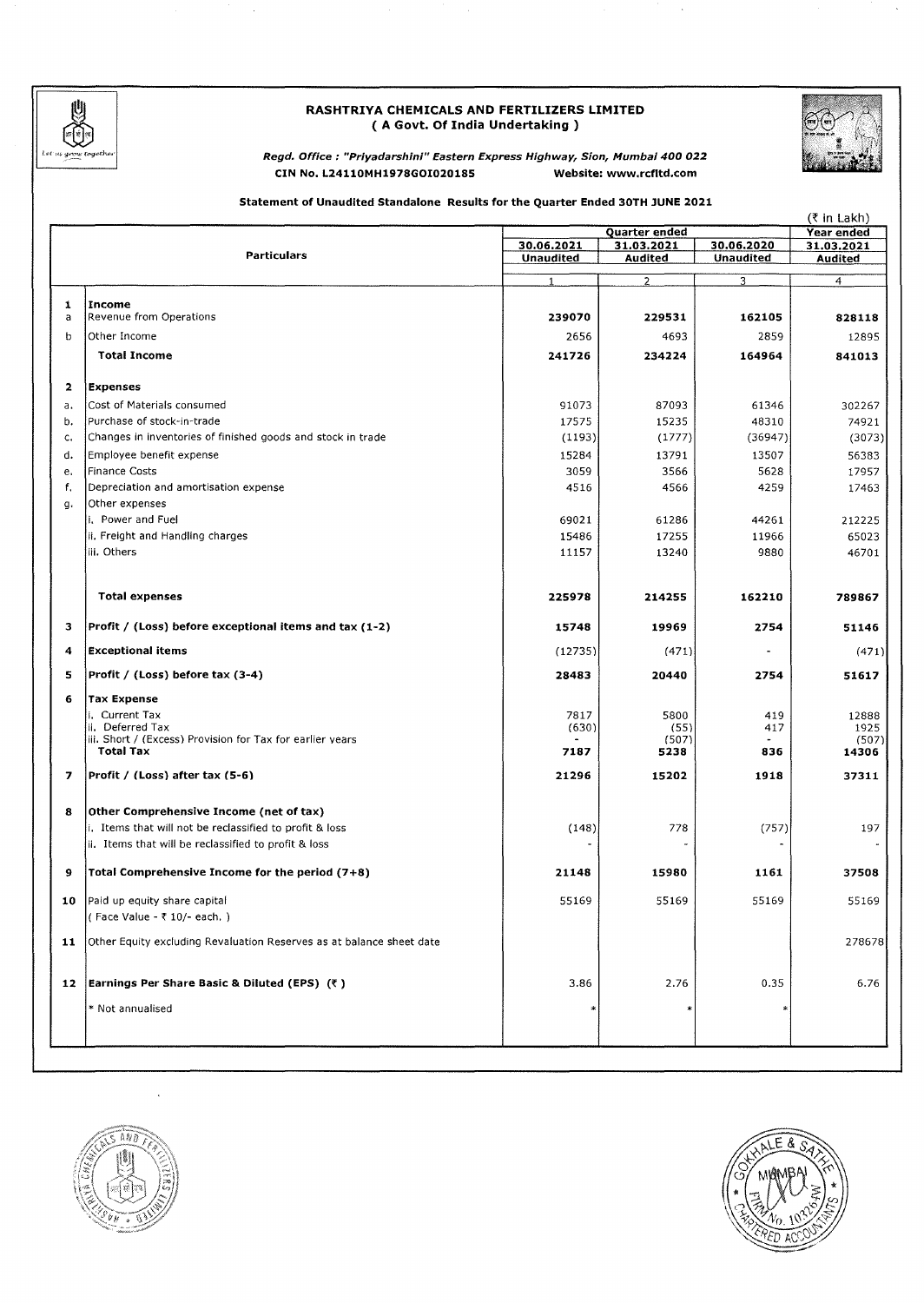

# **RASHTRIYA CHEMICALS AND FERTILIZERS LIMITED**  ( **A Govt. Of India Undertaking** )



**Regd, Office : "Priyadarshini" Eastern Express Highway, Sion, Mumbai 400 022 CIN No. L24110MH1978GOI02018S Website: www.rcfltd.com** 

### **Unaudited Standalone Segmentwise Revenue, Results, Assets and Liabilities for the Quarter Ended 30TH JUNE 2021**

|                |                                                  |                  |                      |                  | (₹ in Lakh)    |
|----------------|--------------------------------------------------|------------------|----------------------|------------------|----------------|
|                |                                                  |                  | <b>Quarter ended</b> |                  | Year ended     |
|                | <b>Particulars</b>                               | 30.06.2021       | 31.03.2021           | 30.06.2020       | 31.03.2021     |
|                |                                                  | <b>Unaudited</b> | <b>Audited</b>       | <b>Unaudited</b> | Audited        |
| $\mathbf{1}$   | <b>Segment Revenue</b>                           | 1                | $\mathcal{P}$        | 3                | $\overline{4}$ |
|                |                                                  |                  |                      |                  |                |
| а.             | Fertilizers                                      | 168407           | 179449               | 142791           | 644579         |
| b.             | Industrial Chemicals                             | 50903            | 39386                | 13763            | 102376         |
| c.             | Trading                                          | 19467            | 10317                | 5309             | 79960          |
| $\mathbf{d}$ . | Unallocated                                      | 293              | 379                  | 242              | 1203           |
|                | <b>Total</b>                                     | 239070           | 229531               | 162105           | 828118         |
|                | Less: Inter Segment Revenue                      |                  |                      |                  |                |
|                | <b>Revenue from Operations</b>                   | 239070           | 229531               | 162105           | 828118         |
| $\mathbf{2}$   | <b>Segment Results</b>                           |                  |                      |                  |                |
| a.             | Fertilizers                                      | 2724             | 7141                 | 6272             | 32331          |
| b.             | <b>Industrial Chemicals</b>                      | 13522            | 13033                | 58               | 22952          |
| $C_{1}$        | Trading                                          | 1980             | 1477                 | 1218             | 9842           |
|                |                                                  |                  |                      |                  |                |
|                | Total                                            | 18226            | 21651                | 7548             | 65125          |
|                | Less:                                            |                  |                      |                  |                |
|                | i. Finance Costs                                 | 3059             | 3566                 | 5628             | 17957          |
|                | ii. Other Net Unallocable Expenditure / (Income) | (581)            | (1884)               | (834)            | (3978)         |
|                | <b>Profit Before Exceptional Items</b>           | 15748            | 19969                | 2754             | 51146          |
|                | Less: Exceptional Item - Expenditure / (Income)  | (12735)          | (471)                | $\sim$           | (471)          |
|                | Profit/ (Loss) Before Tax                        | 28483            | 20440                | 2754             | 51617          |
|                |                                                  |                  |                      |                  |                |
|                |                                                  |                  |                      |                  |                |
| з              | <b>Segment Assets</b>                            |                  |                      |                  |                |
| a.             | Fertilizers                                      | 519248           | 437438               | 721018           | 437438         |
| b.             | Industrial Chemicals                             | 42551            | 31893                | 33703            | 31893          |
| c.             | Trading                                          | 24761            | 22342                | 56302            | 22342          |
| d.             | <b>Unallocated</b>                               | 345840           | 270945               | 76267            | 271029         |
|                | <b>Total</b>                                     | 932400           | 762618               | 887290           | 762702         |
|                |                                                  |                  |                      |                  |                |
| 4              | <b>Segment Liabilities</b>                       |                  |                      |                  |                |
| a.             | Fertilizers                                      | 178449           | 104481               | 152350           | 104481         |
| b.             | Industrial Chemicals                             | 10362            | 7955                 | 5936             | 7955           |
| c.             | Trading                                          | 1688             | 7655                 | 46040            | 7655           |
| $\mathbf{d}$ . | Unallocated                                      | 386906           | 308680               | 363176           | 308764         |
|                | <b>Total</b>                                     | 577405           | 428771               | 567502           | 428855         |
|                |                                                  |                  |                      |                  |                |

**Notes:** 

The above financial results are drawn in accordance with the accounting policies consistently followed by the Company. The results have been  $\mathbf{1}$ reviewed by the Audit Committee and approved by the Board of Directors at their meeting held on 12th August, 2021. These results have been reviewed by the Statutory Auditors as required under Regulation 33 of the SEBI (Listing Obligations and Disclosure Requirements) Regulations, 2015.

2 The results for the quarter ended 30th June, 2021 are in compliance with IND AS as prescribed under section 133 of the Companies Act 2013 read with Rule 3 of the Companies (Indian Accounting Standards) Rules, 2015 and Companies (Indian Accounting Standards) Amendment Rules, 2016.



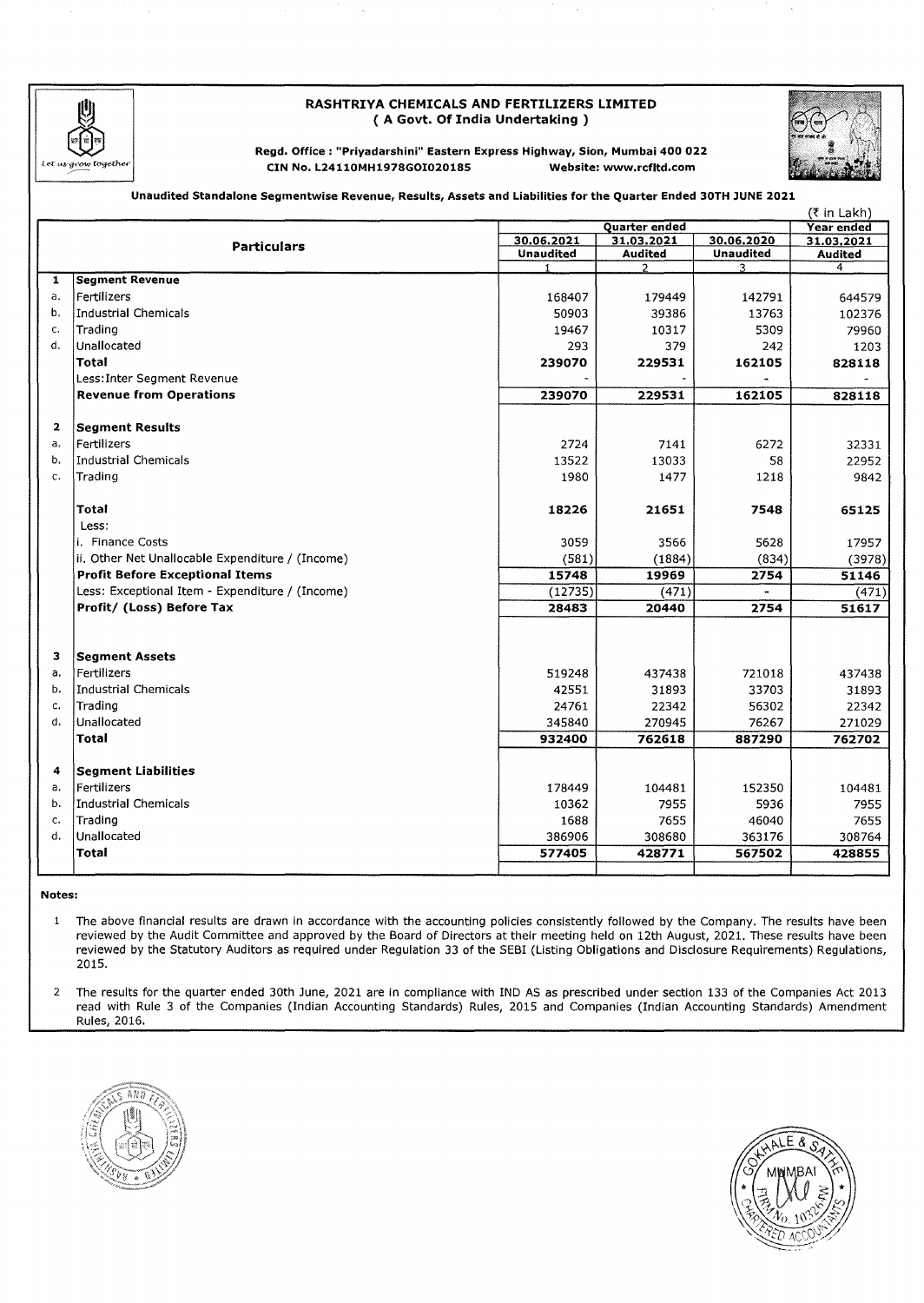3 Based on the nature of business activities undertaken by the Company and requirement of IND AS 108, following are the operating segments identified:

| Seament              | Nature of Activities                                                            |
|----------------------|---------------------------------------------------------------------------------|
| Fertilizers          | Production and supply of various grades of Fertilizers for agricultural use.    |
| Industrial Chemicals | Production of various chemicals and supply to diverse industries.               |
| Trading              | Represents fertilizers imported / locally sourced and marketed for agricultural |
|                      | luse.                                                                           |

4 Ministry of Petroleum & Natural Gas (MoPNG) vide its order No. L-13013/3/2012-GP-I, dated: 16th December, 2015 had directed GAIL (India) Limited to levy a higher gas price (i.e. the highest rate of RLNG used for production of urea) for gas consumed in non-urea operations. Pursuant to the said order, GAIL had sought a differential levy amounting to ₹145792 lakh for the period commencing from 1st July, 2006 till 30th June, 2019 and had initiated arbitration proceeding towards non-payment of the same and the matter was pending before Administrative Mechanism for Resolution of CPSEs Disputes (AMRCD).

The matter was heard in the meeting of the AMRCD on 17th June, 2021 and vide its order dated 6th July, 2021, AMRCD has determined the total claim to be paid by the company in this regard at an amount of ₹8717 Lakh. This sum thus settles the price differential towards the use of APM/Domestic gas for non-fertilizer/ Non-Urea operations for the period commencing from 1st July, 2006 till 15th May, 2016(subsequent to which Company sourced market priced gas). Further, a related claim by GAIL in regard to the Gas Transportation Charges of ₹ 1965 Lakh, for the period December 2013 to January 2016 have also been directed to be paid. The aggregate sum of ₹ 10682 Lakh has been fully paid by the Company in accordance with the resolution by AMRCD.

Possible liability for the period 16th May, 2016 onwards is yet to be crystalised as the Company has been asked to submit revised data from FICC to recalculate the claim as per MoPNG directives dated 16th December, 2015 as per highest rate of RLNG. Taking a conservative estimate of any liability arising from such claim, the excess provision of ₹12735 Lakh not considered necessary has been derecognised and reported as exceptional item.

5 On 20th and 22nd March, 2019 respectively, both the Gas Turbine Generator (GTG) plants at Thal unit stopped operating. Upon failure the matter, was taken up with the LSTK contractor who had supplied the turbines for repair as the same were covered under warranties. The matter was referred by the LSTK contractor for repairs to the Original Equipment Manufacturer (OEM) who had indicated a total estimated expenditure of about 98 Million SEK ( $\bar{\tau}$  7451 lakh excluding taxes and duties).

In the best interests of the Company, based on the acceptance of Notice to Proceed as proposed by the LSTK contractor, the equipments had been sent for repair to the foreign Original Equipment Manufacturer (OEM) and have been received back in July 2020. As per the Notice to proceed, the final settlement of the repair costs can either be decided mutually or in the event not agreed upon, the settlement of disputes clause as per contract can be invoked.In the meanwhile, the Company has procured a Gas Generator and commissioned a Gas Turbine Generator plant in August 2019 to mitigate future losses.

As the equipments are covered under warranties, the Company is of the view that no additional costs would devolve on the Company. Further the Company has initiated arbitration proceedings towards the LSTK contractor citing loss of profits owing to higher energy costs, higher maintenance costs etc. In response, counterclaims have been made by the LSTK contractor.

| Exceptional items [Expense or Loss / (Income or Gain)] consists of:                                                                                                                                                         |            |            |            | (₹ in Lakh). |
|-----------------------------------------------------------------------------------------------------------------------------------------------------------------------------------------------------------------------------|------------|------------|------------|--------------|
| <b>Particulars</b>                                                                                                                                                                                                          |            |            | Year ended |              |
|                                                                                                                                                                                                                             | 30.06.2021 | 31.03.2021 | 30.06.2020 | 31.03.2021   |
| Revaluation of Development Right Certificate received / receivable from<br>from Municipal Corporation of Greater Mumbai / Mumbai Metropolitan)<br>Regional Development Authority towards surrender of land in earlier year. |            | (471)      |            | (471)        |
| Liability towards Gas Transmission charges as per PNGRB order on ONGC<br>Uran Trombay Pipeline as per AMRCD order                                                                                                           | 1965       |            |            |              |
| Reversal of excess liability of price differential for use of APM/Domestic<br>gas for non-fertilizer / Non-Urea operations as per AMRCD order                                                                               | (14700)    |            |            |              |
| Total Exceptional Item - Expenditure / (Income)                                                                                                                                                                             | (12735)    | (471)      |            | (471)        |

Provision for Income Tax has been made in accordance with Section 115BAA of the Income Tax act 1961.

#### 8 Covid-19 Impact Analysis:

The Company has taken into account potential impact of COVID-19 in the preparation of the financial results. Based on the information currently available there is no material impact on carrying amounts of inventories, intangible assets, trade receivables, investments and other financial assets though management continues to monitor changes in future economic conditions. The impact of COVID-19 on the financial results may differ from that estimated as at the date of approval of these financial results.



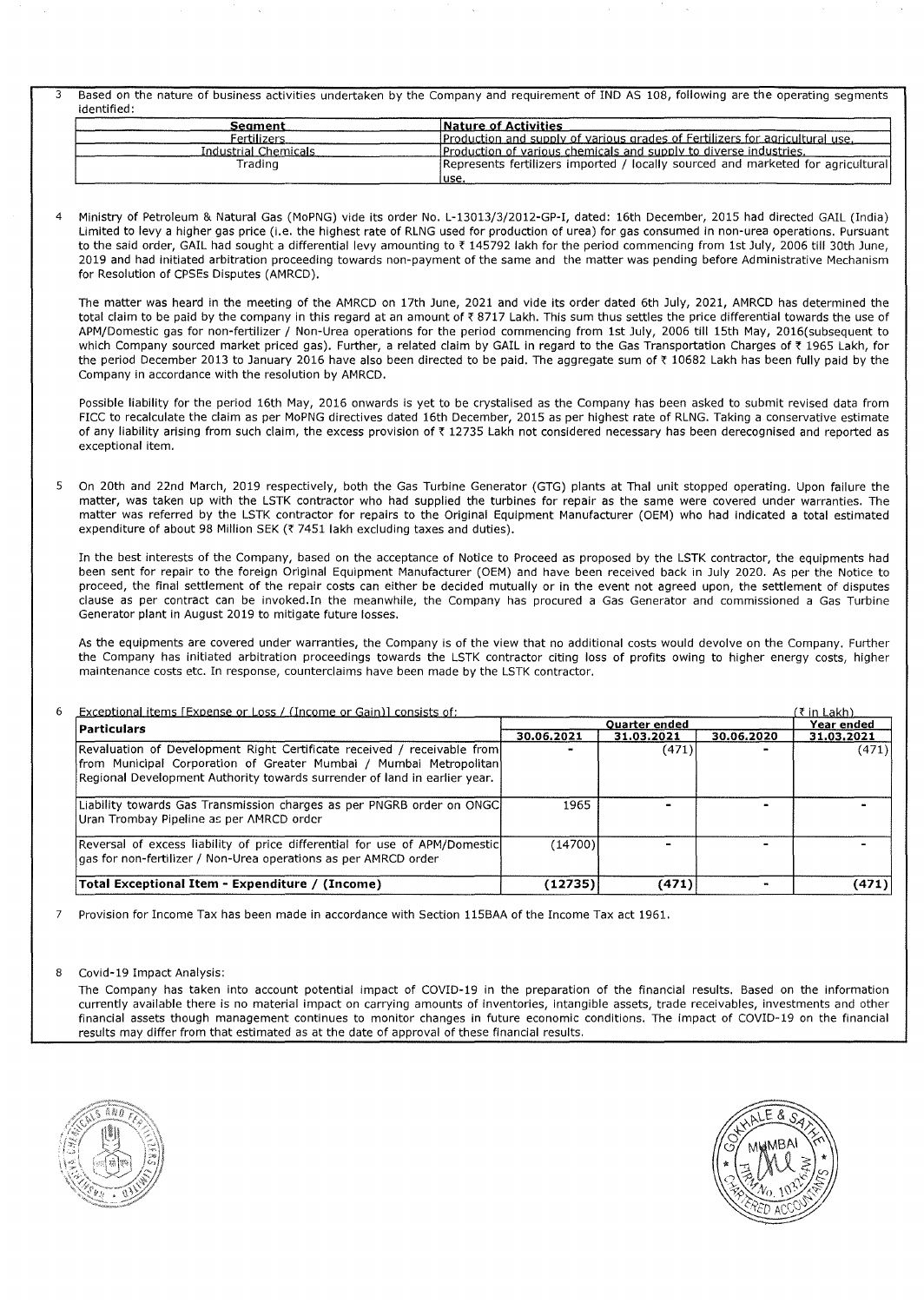| 9   | Other Disclosures of the Company as per SEBI (Listing Obligations and Disclosure Requirements) Regulations, 2015:                                                                                                                                                                                                                                                                                                                                                                                          |             |                   |               |                                                                                                                               |                                             |
|-----|------------------------------------------------------------------------------------------------------------------------------------------------------------------------------------------------------------------------------------------------------------------------------------------------------------------------------------------------------------------------------------------------------------------------------------------------------------------------------------------------------------|-------------|-------------------|---------------|-------------------------------------------------------------------------------------------------------------------------------|---------------------------------------------|
| Sr. | Particulars                                                                                                                                                                                                                                                                                                                                                                                                                                                                                                |             |                   |               | Quarter ended                                                                                                                 | Year ended                                  |
| No. |                                                                                                                                                                                                                                                                                                                                                                                                                                                                                                            |             |                   |               | 30.06.2021                                                                                                                    | 31.03.2021                                  |
| I   | Credit Rating *                                                                                                                                                                                                                                                                                                                                                                                                                                                                                            |             |                   |               |                                                                                                                               |                                             |
| a   | <b>Commercial Papers</b>                                                                                                                                                                                                                                                                                                                                                                                                                                                                                   |             |                   |               |                                                                                                                               |                                             |
| j   | ICRA                                                                                                                                                                                                                                                                                                                                                                                                                                                                                                       |             |                   |               |                                                                                                                               | ICRA A1+<br>ICRA A1+                        |
| ji  | CARE                                                                                                                                                                                                                                                                                                                                                                                                                                                                                                       |             |                   |               |                                                                                                                               | CARE A1+<br>CARE A1+                        |
| b   | Non Convertible Debentures                                                                                                                                                                                                                                                                                                                                                                                                                                                                                 |             |                   |               |                                                                                                                               |                                             |
|     | <b>ICRA</b>                                                                                                                                                                                                                                                                                                                                                                                                                                                                                                |             |                   |               | $ICRA AA (-)$                                                                                                                 | ICRA AA $(-)$                               |
| ij  | <b>India Ratings</b>                                                                                                                                                                                                                                                                                                                                                                                                                                                                                       |             |                   |               | <b>IND AA</b>                                                                                                                 | IND AA                                      |
| c   | Long Term Bank Lines - ICRA                                                                                                                                                                                                                                                                                                                                                                                                                                                                                |             | ICRA AA $(-)$     | ICRA AA (-)   |                                                                                                                               |                                             |
| d   | Short Term Bank Lines - CRISIL                                                                                                                                                                                                                                                                                                                                                                                                                                                                             | CRISIL A1 + | CRISIL A1 +       |               |                                                                                                                               |                                             |
| п   | Asset Cover available for 6.59% Secured Non-Convertible Debentures (SERIES I-2020)                                                                                                                                                                                                                                                                                                                                                                                                                         |             |                   |               | 2.21 times                                                                                                                    | 1.85 times                                  |
| ш   | Long Term Debt Equity ratio                                                                                                                                                                                                                                                                                                                                                                                                                                                                                |             |                   |               | 0.34:1                                                                                                                        | 0.37:1                                      |
| IV  | Debt Service Coverage Ratio (Times) (not annualised in case of quarterly figures)                                                                                                                                                                                                                                                                                                                                                                                                                          |             |                   |               | 0.79                                                                                                                          | 2.26                                        |
| ν   | Interest Service Coverage Ratio (Times)                                                                                                                                                                                                                                                                                                                                                                                                                                                                    |             |                   |               | 7.62                                                                                                                          | 4.82                                        |
| VI  | Debenture Redemption Reserve                                                                                                                                                                                                                                                                                                                                                                                                                                                                               |             |                   |               | ** Refer Note<br>354995                                                                                                       | ** Refer Note                               |
| VII | Net Worth (Equity Share Capital + Other Equity) (₹ Lakh)<br>The Company issued 6.59% Secured Non-Convertible Debenture (SERIES I-2020) (ISIN - INE027A07012) face value of ₹ 50000 lakh on 05th August, 2020,                                                                                                                                                                                                                                                                                              |             |                   |               |                                                                                                                               | 333847                                      |
|     | namely book debts (i.e. subsidy receivables from the Government of India) and movable plant and machinery including machinery spares of the Company.<br>* The above disclosure is based on latest ratings.<br>** In accordance with Gazette Notification No. GSR 574(E) dated 16th August, 2019 issued by Ministry of Corporate Affairs Company is not required to create<br>Debenture Redemption Reserve in respect of the above referred debentures as they have been issued on private placement basis. |             |                   |               |                                                                                                                               |                                             |
|     | VIII The details of Interest / Principal payment and due date in respect of Non-convertible debt securities is given below:                                                                                                                                                                                                                                                                                                                                                                                |             |                   |               |                                                                                                                               |                                             |
|     | Bond / Debentures                                                                                                                                                                                                                                                                                                                                                                                                                                                                                          |             | Previous Due Date |               |                                                                                                                               | Next Due date                               |
|     |                                                                                                                                                                                                                                                                                                                                                                                                                                                                                                            | Interest    | Principal         | <b>Status</b> | Interest                                                                                                                      | Principal                                   |
|     | 6.59% Secured Non-Convertible Debenture (SERIES I-2020)                                                                                                                                                                                                                                                                                                                                                                                                                                                    | <b>NA</b>   | NA                | NA            | 05.08.2021<br>(₹ 3295 lakh)<br>***                                                                                            | 05.08.2025<br>(₹ 50000 lakh)                |
|     | *** The same was paid on due date                                                                                                                                                                                                                                                                                                                                                                                                                                                                          |             |                   |               |                                                                                                                               |                                             |
| IX  | The details of due date and actual date of Repayment of Principal<br>The Company has repaid Commercial Papers on the respective due dates. The details of Commercial Papers repaid during the quarter ended<br>30th June, 2021 or outstanding as at 30th June, 2021 are as follows:<br><b>ISIN</b>                                                                                                                                                                                                         |             | Amount            | Due Date of   | Actual Date of                                                                                                                |                                             |
|     |                                                                                                                                                                                                                                                                                                                                                                                                                                                                                                            |             | $(7$ lakh)        | Repayment     | Repayment                                                                                                                     |                                             |
|     | INE027A14893                                                                                                                                                                                                                                                                                                                                                                                                                                                                                               |             | 32000             | 31-May-2021   | 31-May-2021                                                                                                                   |                                             |
|     | INE027A14935                                                                                                                                                                                                                                                                                                                                                                                                                                                                                               |             | 35000             | 6-Aug-2021    | 6-Aug-2021                                                                                                                    |                                             |
|     | The Commercial Papers of ₹ 35000 lakh were outstanding as on 30th June, 2021.                                                                                                                                                                                                                                                                                                                                                                                                                              |             |                   |               |                                                                                                                               |                                             |
|     | Formula used for calculation of Ratios:<br>a. Debt: equity Ratio = Long Term Borrowings +Current maturities of Long Term Borrowings / Shareholders funds<br>b. Debt Service Coverage Ratio = Profit before Finance cost, Depreciation, Exceptional Items and Tax / Finance Cost + Current maturities of<br>Long Term Borrowings<br>c. Interest Service Coverage Ratio = Profit before Finance cost, Depreciation, Exceptional Items and Tax / Finance Cost                                                 |             |                   |               |                                                                                                                               |                                             |
|     | 10 The figures for the last quarter ended 31st March, 2021 are the balancing figures between the audited figures in respect of the full financial<br>year and the year to date published figures upto the third quarter of the financial year.                                                                                                                                                                                                                                                             |             |                   |               |                                                                                                                               |                                             |
| 11  | The figures for the corresponding previous periods have been restated / regrouped wherever necessary, to make them comparable.                                                                                                                                                                                                                                                                                                                                                                             |             |                   |               |                                                                                                                               |                                             |
|     | Dated: 12th August, 2021.<br>Place: Mumbai                                                                                                                                                                                                                                                                                                                                                                                                                                                                 |             |                   |               | For and on behalf of the Board of Directors<br>(S. C. Mudgerikar)<br><b>Chairman &amp; Managing Director</b><br>DIN: 03498837 | RASHTRIYA CHEMICALS AND FERTILIZERS LIMITED |
|     |                                                                                                                                                                                                                                                                                                                                                                                                                                                                                                            |             |                   |               |                                                                                                                               |                                             |

 $\bar{\mathcal{S}}$ 

 $\hat{\boldsymbol{\beta}}$ 

 $\frac{1}{2}$ 

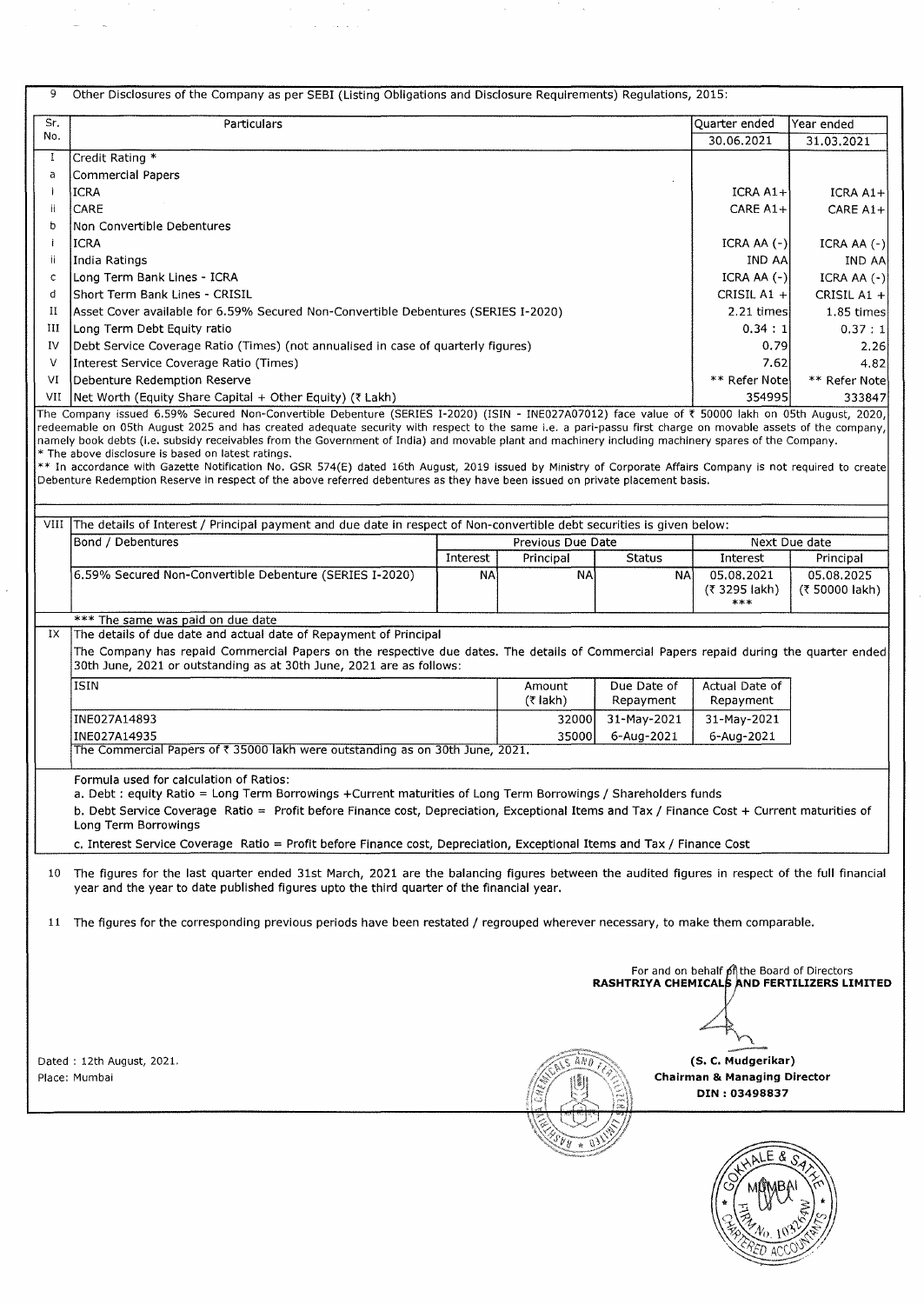7-c, bhagoji keer marg, mahim, mumbai 400 016.

**Independent Auditors' Limited Review Report on the Quarterly Consolidated Unaudited Financial Results of the Company Pursuant to the Regulation 33 of the SEBI (Listing Obligations and Disclosure Requirements) Regulations, 2015, as amended** 

**Review Report to The Board of Directors Rashtriya Chemicals and Fertilizers Limited "Priyadarshini'',**  Eastern Express Highway, **Sion, Mumbai** - **400 022** 

- l. We have reviewed the accompanying Statement of Consolidated Unaudited Financial Results of **Rashtriya Chemicals and Fertilizers Limited** (the 'Holding Company') and its Joint Ventures and its share of the net profit after tax and total comprehensive income of its joint ventures as listed in paragraph 4 for the quarter ended  $30<sup>th</sup>$  June 2021 ("the Statement") attached herewith, being submitted by the Holding Company pursuant to the requirement of Regulation 33 of the SEBI (Listing Obligations and Disclosure Requirements) Regulations, 2015 ('the Regulation') as amended (the "Listing Regulations").
- $\overline{2}$ . This Statement which is the responsibility of the Holding Company's Management and approved by the Holding Company's Board of Directors, has been prepared in accordance with the recognition and measurement principles laid down in the Indian Accounting Standards 34 "Interim Financial Reporting" (Ind AS 34), prescribed under Section 133 of the Companies Act, 2013 as amended read with relevant rules issued there under and other accounting principles generally accepted in India. Our responsibility is lo express a conclusion on the statement based on our review.
- 3. We conducted our review of the Statement in accordance with the Standard on Review Engagement (SRE) 2410, 'Review of Interim Financial Information Performed by the Independent Auditor of the Entity' issued by the Institute of Chartered Accountants of India. This Standard requires that we plan and perform the review to obtain moderate assurance as to whether the financial statements are free of material misstatement. A review of interim financial information consists of making inquiries, primarily of persons responsible for financial and accounting matters, and applying analytical and other review procedures. A review is substantially less in scope than an audit conducted in accordance with Standards on Auditing and consequently does not enable us to obtain assurance that we would become aware of all significant matters that might be identified in an audit. Accordingly, we do not express an audit opinion.

We also performed procedures in accordance with the Circular No. CIR/CFD/CMD 1/44/2019 dated March 29, 2019, issued by the Securities Exchange Board of India under Regulation 33(8) of the SEBI (Listing Obligations and Disclosure Requirements) Regulations, 2015, as amended, to the extent applicable.



**RCF Consolidated Limited Review Report** - **QI FY 21-22**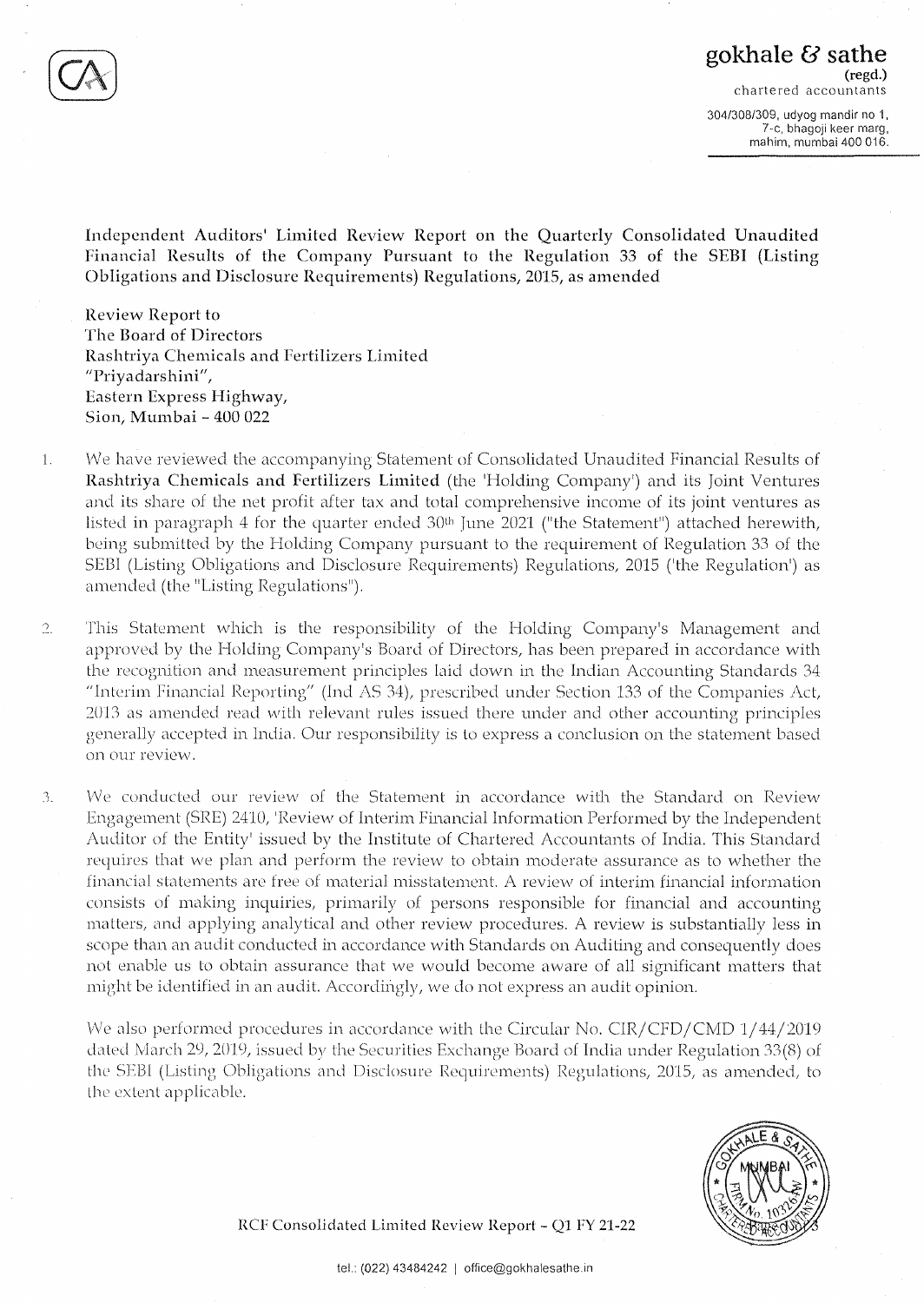

4. The Statement includes the results of the following joint controlled entities:

- a) FACT-RCF Building Products Ltd;
- b) Urvarak Videsh Ltd; and
- c) Talcher Fertilizers Ltd.
- 5. In respect of joint ventures FACT RCF Building Products Ltd., Urvarak Videsh Ltd. and Talcher Fertilizers Ltd the interim financial results have not been reviewed by their respective auditors and have been certified and furnished to us by their Management. Further in respect of FACT RCF Building Products Ltd., owing to the Company's share of loss exceeding its interest in the joint venture, the share of loss stands discontinued. Accordingly, the Company has not recognized share of its losses for the quarter ended 30<sup>th</sup> June 2021. According to the information and explanations given to us by the Management, these interim financial results are not material to the Holding Company.

Our conclusion on the Statement in respect of matters stated in paragraph 5 above is not modified with respect to our reliance on the work done and the financial results/ financial information/ financial statements certified by the Management.

6. Based on our review conducted as above, nothing has come to our attention that causes us to believe that the accompanying Statement, prepared in accordance with the recognition and measurement principles laid down in the aforesaid Indian Accounting Standards ('Ind AS') specified under Section 133 of the Companies Act, 2013 as amended, read with relevant rules issued thereunder and other accounting principles generally accepted in India, has not disclosed the information required to be disclosed in terms of the Listing Regulation, including the manner in which it is to be disclosed, or that it contains any material misstatement.

# 7. Emphasis of Matter

We draw attention to the following notes to the Consolidated financial results:

# a) Note No. 5 – Gas pooling applicable to Fertilizer (Urea) sector:

Pursuant to the Ministry of Petroleum & Natural Gas (MoPNG) order No. L-13013/3/2012- CP-l, dated: 16th December 2015, GAIL had sought a differential levy on usage of gas for non-fertilizer/ Non-Urea operations, amounting to Rs. 145792 lakh for the period commencing from 1st July, 2006 till 30th June, 2019 by initiating arbitration proceeding before Administrative Mechanism for Resolution of CPSEs Disputes (AMRCD).

The matter was heard in the meeting of the AMRCD on 17th June 2021 and vide its order dated 6th July 2021, AMRCD has determined the total claim to be paid by the company in this regard at an amount of Rs. 8717 Lakh. This sum thus settles the price differential towards the use of APM/Domestic gas for non-fertilizer/Non-Urea operations for the period commencing from 1st July 2006 till 15th May, 2016 (subsequent to which Company sourced market priced gas). Further, a related claim by GAIL in regard to the Gas Transportation Charges of Rs. 1965 Lakh, for the period December 2013 to January 2016 have also been directed to be paid. The aggregate sum of Rs. 10682 Lakh has been fully paid by the Company in accordance with the resolution by AMRCD.



**RCF Consolidated Limited Review Report** - **Ql FY 21-22**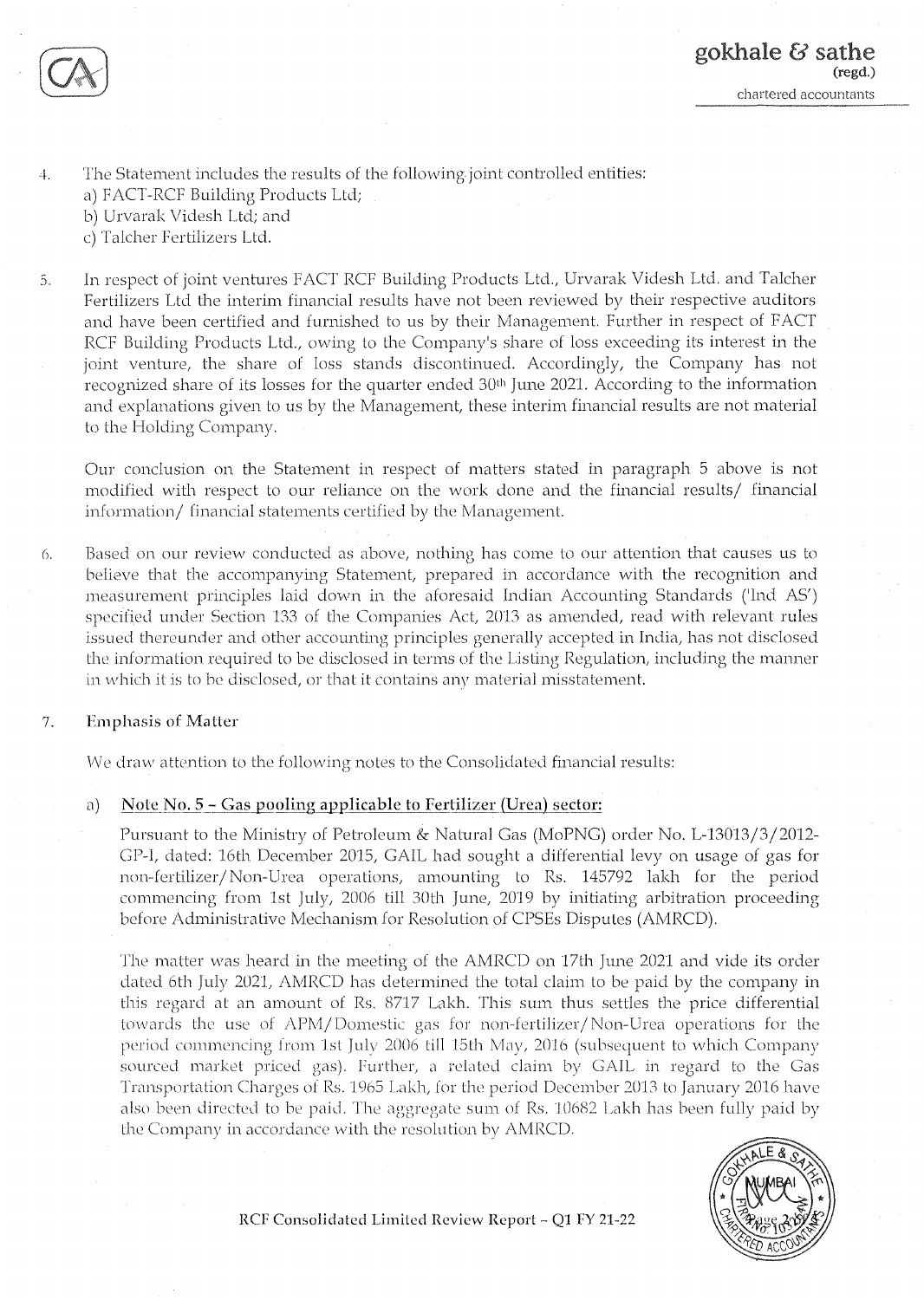

Possible liability for the period 16th May 2016 onwards is yet to be crystalised as the Company has been asked to submit revised data from FICC to recalculate the claim as per MoPNG directives dated 16th December 2015 as per highest rate of RLNG. Taking a conservative estimate of any liability arising from such claim, the excess provision of Rs. 12735 Lakh not considered necessary has been derccognized and reported as exceptional item.

# b) **Note No. 6** - **Gas turbine Generator(GTG)\_plants at Thal unit:**

Pursuant to the sudden failure of both Gas Turbine Generator (GTG) plants at Thal unit in March 2019, the matter for effecting repairs under the warranty period was taken up with the LSTK contractor. Through the contractor the Original Equipment Manufacturer (OEM) had indicated a total estimated repair expenditure of about 98 Million SEK (Rs. 74.51 crore excluding taxes and duties). The said GTG plants have been sent to the OEM for repairs and they have been received duly repaired. In the interim, the Company has initiated arbitration proceedings for costs and Joss of profits and does not consider a provision necessary as the said costs are covered under warranties. In response, counter claims have been made by the contractor.

# c) **Note No. 9 - Impact of COVID 19 Pandemic:**

Although no significant impact of Covid 19 pandemic has been noted on the financial and operational results for the quarter ended 30<sup>th</sup> June 2021, the continuing Covid 19 epidemic could result in consequences on the external economic environment. A definitive assessment of the said impact on the company is highly uncertain and being dependent on the evolving situation can be undertaken only after the situation stabilises.

Our opinion is not modified in respect of these matters.

**For Gokhale** & **Sathc Chartered Accountants**  Firm Registration No. 103264W

Atul Kale Partner Membership. No. 109947 UDIN: 21109947AAAAASS6604

Place: Mumbai Dated: August 12, 202]

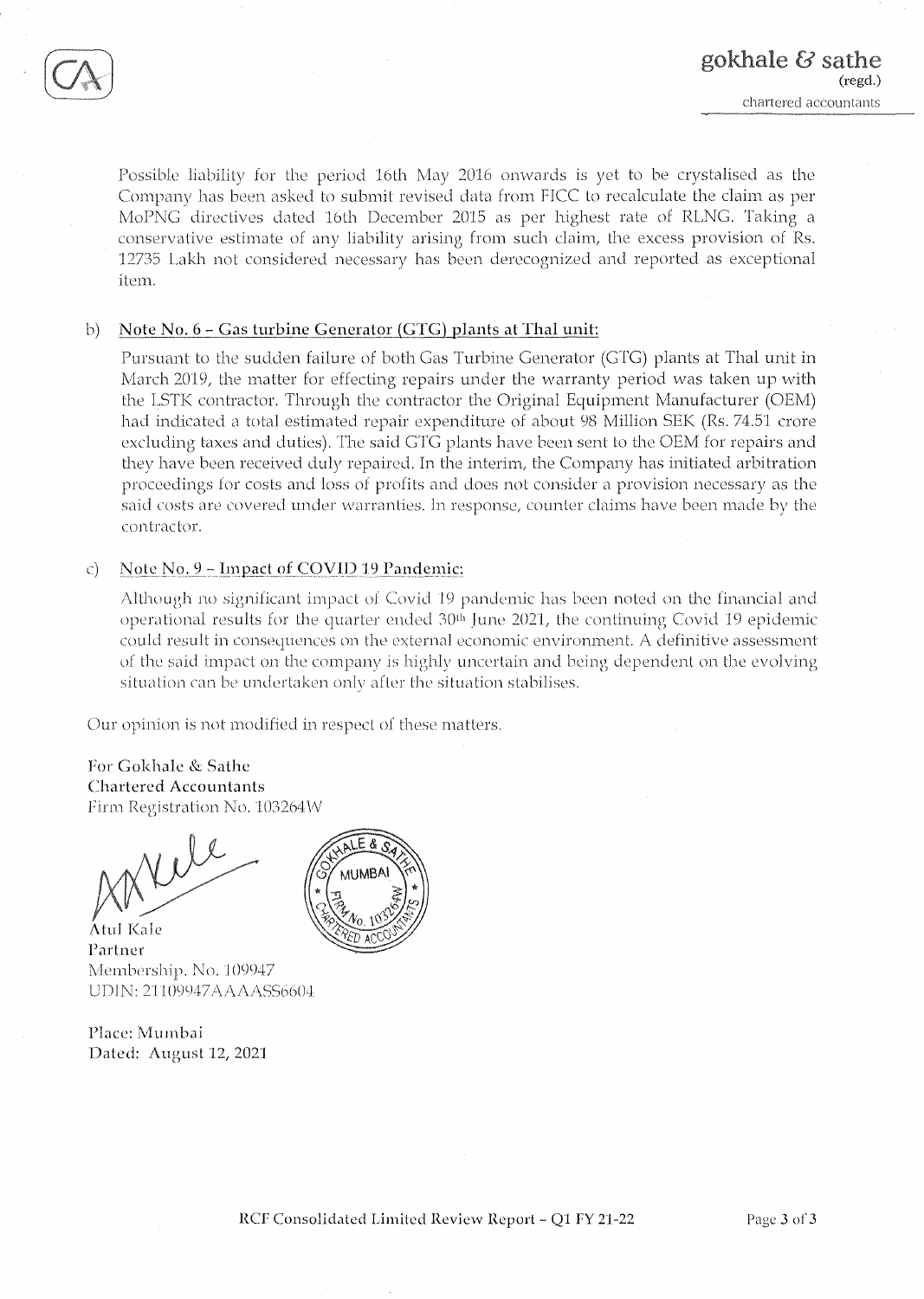

### **RASHTRIYA CHEMICALS AND FERTILIZERS LIMITED**  { **A Govt. Of India Undertaking** )



**Regd. Office : "Priyadarshinl" Eastern Express Highway, Sion, Mumbai 400 022 CIN No. L24110MH1978GOI020185 Website: www.rcfltd.com** 

#### **Statement of Unaudited Consolidated Results for the Quarter Ended 30TH JUNE 2021**

|              | Quarter ended                                                                            |                  |                |                  | (₹ in Lakh)              |
|--------------|------------------------------------------------------------------------------------------|------------------|----------------|------------------|--------------------------|
|              |                                                                                          | 30.06.2021       | 31.03.2021     | 30.06.2020       | Year ended<br>31.03.2021 |
|              | <b>Particulars</b>                                                                       | <b>Unaudited</b> | Audited        | <b>Unaudited</b> | Audited                  |
|              |                                                                                          |                  |                |                  |                          |
|              |                                                                                          | 1                | $\overline{2}$ | 3                | $\overline{4}$           |
| $\mathbf{1}$ | Income                                                                                   |                  |                |                  |                          |
| а            | Revenue from Operations                                                                  | 239070           | 229531         | 162105           | 828118                   |
| b            | Other Income                                                                             | 2656             | 4693           | 2859             | 12895                    |
|              | <b>Total Income</b>                                                                      | 241726           | 234224         | 164964           | 841013                   |
|              |                                                                                          |                  |                |                  |                          |
| 2            | <b>Expenses</b>                                                                          |                  |                |                  |                          |
| а.           | Cost of Materials consumed                                                               | 91073            | 87093          | 61346            | 302267                   |
| b.           | Purchase of stock-in-trade                                                               | 17575            | 15235          | 48310            | 74921                    |
| c.           | Changes in inventories of finished goods and stock in trade                              | (1193)           | (1777)         | (36947)          | (3073)                   |
| d.           | Employee benefit expense                                                                 | 15284            | 13791          | 13507            | 56383                    |
| e.           | Finance Costs                                                                            | 3059             | 3566           | 5628             | 17957                    |
| f.           | Depreciation and amortisation expense                                                    | 4516             | 4566           | 4259             | 17463                    |
|              | Other expenses                                                                           |                  |                |                  |                          |
| g.           | i. Power and Fuel                                                                        | 69021            | 61286          | 44261            | 212225                   |
|              | ii. Freight and Handling charges                                                         | 15486            | 17255          | 11966            | 65023                    |
|              | iii. Others                                                                              | 11157            | 13240          | 9880             | 46701                    |
|              | <b>Total expenses</b>                                                                    | 225978           | 214255         | 162210           | 789867                   |
|              |                                                                                          |                  |                |                  |                          |
| з            | Profit / (Loss) before JV'S share of Profit / (Loss), exceptional items and<br>tax (1-2) | 15748            | 19969          | 2754             | 51146                    |
| 4            | Share of Profit / (Loss) of Associates / JV's                                            | (548)            | 149            | 2                | 219                      |
| 5            | Profit / (Loss) before exceptional items and tax (3-4)                                   | 15200            | 20118          | 2756             | 51365                    |
| 6            | <b>Exceptional items</b>                                                                 | (12735)          | (471)          |                  | (471)                    |
| 7            | Profit / (Loss) before tax (5-6)                                                         | 27935            | 20589          | 2756             | 51836                    |
| 8            | <b>Tax Expense</b>                                                                       |                  |                |                  |                          |
|              | I. Current Tax                                                                           | 7817             | 5800           | 419              | 12888                    |
|              | ii. Deferred Tax                                                                         | (630)            | (55)           | 417              | 1925                     |
|              | iii. Short / (Excess) Provision for Tax for earlier years<br><b>Total Tax</b>            | 7187             | (507)<br>5238  | 836              | (507)<br>14306           |
|              |                                                                                          |                  |                |                  |                          |
| 9            | Profit / (Loss) after tax (7-8)                                                          | 20748            | 15351          | 1920             | 37530                    |
| 10           | Other Comprehensive Income (net of tax)                                                  |                  |                |                  |                          |
|              | i. Items that will not be reclassified to profit & loss                                  | (148)            | 778            | (757)            | 197                      |
|              | ii. Items that will be reclassified to profit & loss                                     |                  |                |                  |                          |
|              |                                                                                          |                  |                |                  |                          |
| 11           | Total Comprehensive Income for the period (9+10)                                         | 20600            | 16129          | 1163             | 37727                    |
|              | 12   Paid up equity share capital                                                        | 55169            | 55169          | 55169            | 55169                    |
|              | (Face Value - ₹ 10/- each.)                                                              |                  |                |                  |                          |
| 13           | Other Equity excluding Revaluation Reserves as at balance sheet date                     |                  |                |                  | 278174                   |
| 14           | Earnings Per Share Basic & Diluted (EPS) (₹)                                             | 3.76             | 2.78           | 0.35             | 6.80                     |
|              |                                                                                          |                  |                |                  |                          |
|              | *<br>Not annualised                                                                      |                  |                | $\ast$           |                          |



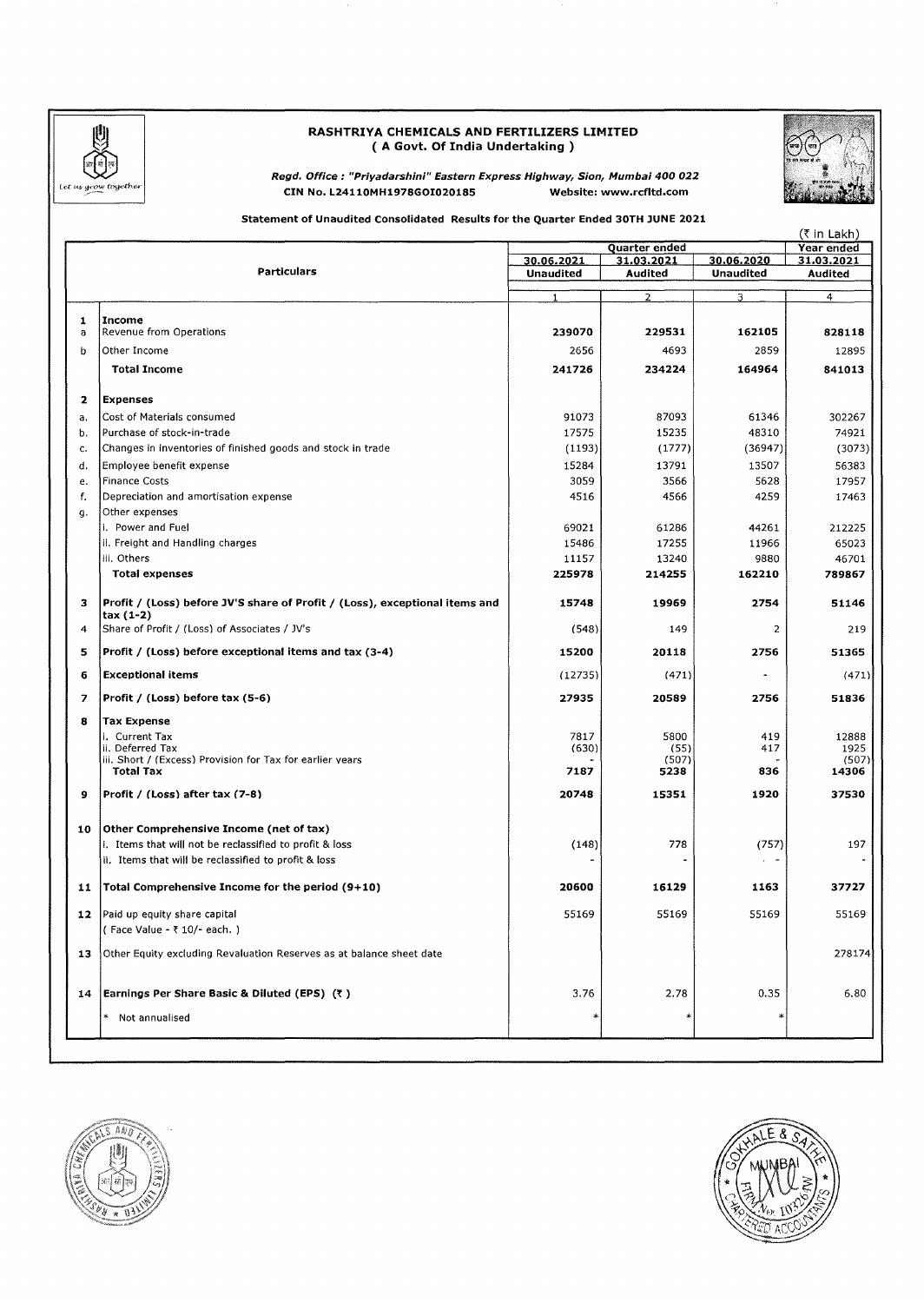

#### **RASHTRIYA CHEMICALS AND FERTILIZERS LIMITED**  ( **A Govt. Of India Undertaking** )



**Regd. Office : "Priyadarshini" Eastern Express Highway, Sion, Mumbai 400 022 CIN No. L24110MH1978G0I020185 Website: www.rcfltd.com** 

**Unaudited Consolidated Segmentwise Revenue, Results, Assets and Liabilities for the Quarter Ended 30TH JUNE 2021** 

|                |                                                  |                                  |                                  |                       | (₹ in Lakh)         |
|----------------|--------------------------------------------------|----------------------------------|----------------------------------|-----------------------|---------------------|
|                |                                                  |                                  | <b>Quarter ended</b>             |                       | Year ended          |
|                | <b>Particulars</b>                               | 30.06.2021                       | 31.03.2021                       | 30.06.2020            | 31.03.2021          |
|                |                                                  | <b>Unaudited</b><br>$\mathbf{1}$ | <b>Audited</b><br>$\overline{2}$ | <b>Unaudited</b><br>3 | <b>Audited</b><br>4 |
| 1              | <b>Segment Revenue</b>                           |                                  |                                  |                       |                     |
| а.             | l Fertilizers                                    | 168407                           | 179449                           | 142791                | 644579              |
| b.             | Industrial Chemicals                             | 50903                            | 39386                            | 13763                 | 102376              |
| $\mathsf{C}$   | Trading                                          | 19467                            | 10317                            | 5309                  | 79960               |
| d.             | Unallocated                                      | 293                              | 379                              | 242                   | 1203                |
|                | Total                                            | 239070                           | 229531                           | 162105                | 828118              |
|                | Less: Inter Segment Revenue                      |                                  |                                  |                       |                     |
|                | <b>Revenue from Operations</b>                   | 239070                           | 229531                           | 162105                | 828118              |
|                |                                                  |                                  |                                  |                       |                     |
| $\overline{2}$ | <b>Segment Results</b>                           |                                  |                                  |                       |                     |
| a.             | Fertilizers                                      | 2724                             | 7141                             | 6272                  | 32331               |
| b.             | Industrial Chemicals                             | 13522                            | 13033                            | 58                    | 22952               |
| c.             | Trading                                          | 1980                             | 1477                             | 1218                  | 9842                |
|                |                                                  |                                  |                                  |                       |                     |
|                | <b>Total</b>                                     | 18226                            | 21651                            | 7548                  | 65125               |
|                | Less:                                            |                                  |                                  |                       |                     |
|                | i. Finance Costs                                 | 3059                             | 3566                             | 5628                  | 17957               |
|                | ii. Other Net Unallocable Expenditure / (Income) | (33)                             | (2033)                           | (836)                 | (4197)              |
|                | <b>Profit Before Exceptional Items</b>           | 15200                            | 20118                            | 2756                  | 51365               |
|                | Less: Exceptional Item - Expenditure / (Income)  | (12735)                          | (471)                            |                       | (471)               |
|                | Profit/ (Loss) Before Tax                        | 27935                            | 20589                            | 2756                  | 51836               |
|                |                                                  |                                  |                                  |                       |                     |
|                |                                                  |                                  |                                  |                       |                     |
| з              | <b>Segment Assets</b>                            |                                  |                                  |                       |                     |
| a.             | Fertilizers                                      | 519248                           | 437438                           | 721018                | 437438              |
| b.             | Industrial Chemicals                             | 42551                            | 31893                            | 33703                 | 31893               |
| c.             | Trading                                          | 24761                            | 22342                            | 56302                 | 22342               |
| d.             | Unallocated                                      | 344788                           | 270441                           | 75546                 | 270525              |
|                | <b>Total</b>                                     | 931348                           | 762114                           | 886569                | 762198              |
|                |                                                  |                                  |                                  |                       |                     |
| 4              | <b>Segment Liabilities</b>                       |                                  |                                  |                       |                     |
| a.             | Fertilizers                                      | 178449                           | 104481                           | 152350                | 104481              |
| b.             | Industrial Chemicals                             | 10362                            | 7955                             | 5936                  | 7955                |
| c.             | Trading                                          | 1688                             | 7655                             | 46040                 | 7655                |
| d.             | Unallocated                                      | 386906                           | 308680                           | 363176                | 308764              |
|                | <b>Total</b>                                     | 577405                           | 428771                           | 567502                | 428855              |
|                |                                                  |                                  |                                  |                       |                     |

**Notes:** 

1 The above financial results are drawn in accordance with the accounting policies consistently followed by the Company. The results have been reviewed by the Audit Committee and approved by the Board of Directors at their meeting held on 12th August, 2021. These results have been reviewed by the Statutory Auditors as required under Regulation 33 of the SEBI (Listing Obligations and Disclosure Requirements) Regulations, 2015.

2 The results for the quarter ended 30th June, 2021 are in compliance with IND AS as prescribed under section 133 of the Companies Act 2013 read with Rule 3 of the Companies (Indian Accounting Standards) Rules, 2015 and Companies (Indian Accounting Standards) Amendment Rules, 2016.

3 The above consolidated financial results include the results of the following joint ventures in accordance with IND AS 28:

a. FACT-RCF BUILDING PRODUCTS LIMITED - Management Certified Accounts

b. URVARAK VIDESH LIMITED - Management Certified Accounts

c. TALCHER FERTILIZERS LIMITED - Management Certified Accounts



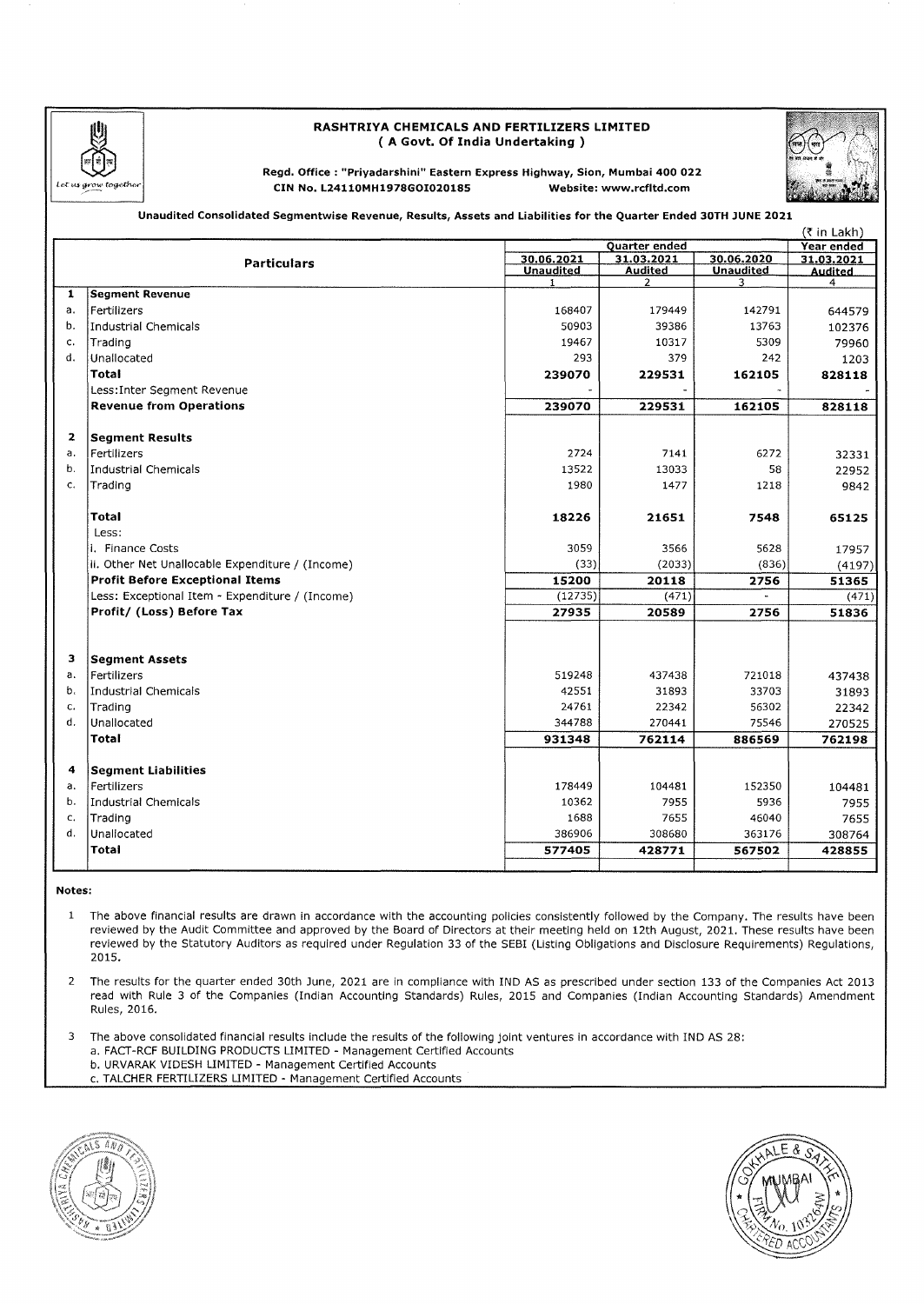Based on the nature of business activities undertaken by the Company and requirement of IND AS 108, following are the operating segments identified:

| Seament              | Nature of Activities                                                            |
|----------------------|---------------------------------------------------------------------------------|
| Fertilizers          | Production and supply of various grades of Fertilizers for agricultural use.    |
| Industrial Chemicals | <b>Production of various chemicals and supply to diverse industries.</b>        |
| Trading              | Represents fertilizers imported / locally sourced and marketed for agricultural |
|                      | 'use.                                                                           |

5 Ministry of Petroleum & Natural Gas (MoPNG) vlde its order No. L-13013/3/2012-GP-I, dated: 16th December, 2015 had directed GAIL (India) Limited to levy a higher gas price (i.e. the highest rate of RLNG used for production of urea) for gas consumed in non-urea operations. Pursuant to the said order, GAIL had sought a differential levy amounting to ₹145792 lakh for the period commencing from 1st July, 2006 till 30th June. 2019 and had initiated arbitration proceeding towards non-payment of the same and the matter was pending before Administrative Mechanism for Resolution of CPSEs Disputes (AMRCD).

The matter was heard in the meeting of the AMRCD on 17th June, 2021 and vide its order dated 6th July, 2021, AMRCD has determined the total claim to be paid by the company in this regard at an amount of ₹8717 Lakh. This sum thus settles the price differential towards the use of A PM/Domestic gas for non-fertilizer / Non-Urea operations for the period commencing from 1st July 2006 till 15th May, 2016(subsequent to which Company sourced market priced gas). Further, a related claim by GAIL in regard to the Gas Transportation Charges of ₹ 1965 Lakh, for the period December 2013 to January 2016 have also been directed to be paid. The aggregate sum of ₹ 10682 Lakh has been fully paid by the Company in accordance with the resolution by AMRCD.

Possible liability for the period 16th May, 2016 onwards is yet to be crystalised as the Company has been asked to submit revised data from FICC to recalculate the claim as per MoPNG directives dated 16th December, 2015 as per highest rate of RLNG. Taking a conservative estimate of any liability arising from such claim, the excess provision of ₹ 12735 Lakh not considered necessary has been derecognised and reported as exceptional item.

6 On 20th and 22nd March, 2019 respectively, both the Gas Turbine Generator (GTG) plants at Thal unit stopped operating. Upon failure the matter, was taken up with the LSTK contractor who had supplied the turbines for repair as the same were covered under warranties. The matter was referred by the LSTK contractor for repairs to the Original Equipment Manufacturer (OEM) who had Indicated a total estimated expenditure of about 98 Million SEK (₹ 7451 lakh excluding taxes and duties).

In the best Interests of the Company, based on the acceptance of Notice to Proceed as proposed by the LSTK contractor, the equipments had been sent for repair to the foreign Original Equipment Manufacturer (OEM) and have been received back In July 2020. As per the Notice to proceed, the final settlement of the repair costs can either be decided mutually or in the event not agreed upon, the settlement of disputes clause as per contract can be invoked.In the meanwhile, the Company has procured a Gas Generator and commissioned a Gas Turbine Generator plant in August 2019 to mitigate future losses.

As the equipments are covered under warranties, the Company is of the view that no additional costs would devolve on the Company. Further the Company has Initiated arbitration proceedings towards the LSTK contractor citing loss of profits owing to higher energy costs, higher maintenance costs etc. In response, counterclaims have been made by the LSTK contractor.

| Exceptional items (Expense or Loss / (Income or Gain)] consists of:                                                                                                                                                        |                      |            |            | (₹ in Lakh) |
|----------------------------------------------------------------------------------------------------------------------------------------------------------------------------------------------------------------------------|----------------------|------------|------------|-------------|
| <b>Particulars</b>                                                                                                                                                                                                         | <b>Ouarter ended</b> |            |            | Year ended  |
|                                                                                                                                                                                                                            | 30.06.2021           | 31.03.2021 | 30.06.2020 | 31.03.2021  |
| Revaluation of Development Right Certificate received / receivable from<br>from Municipal Corporation of Greater Mumbai / Mumbai Metropolitan<br>Regional Development Authority towards surrender of land in earlier year. |                      | (471)      |            | (471)       |
| Liability towards Gas Transmission charges as per PNGRB order on ONGC<br>Uran Trombay Pipeline as per AMRCD order                                                                                                          | 1965                 |            |            |             |
| Reversal of excess liability of price differential for use of APM/Domestic gas<br>for non-fertilizer / Non-Urea operations as per AMRCD order                                                                              | (14700)              |            |            |             |
| Total Exceptional Item - Expenditure / (Income)                                                                                                                                                                            | (12735)              | (471)      |            | (471)       |

8 Provision for Income Tax has been made in accordance with Section 115BAA of the Income Tax act 1961.

#### 9 Covid-19 Impact Analysis:

The Company has taken into account potential Impact of COVID-19 in the preparation of the financial results. Based on the information currently available there is no material impact on carrying amounts of Inventories, Intangible assets, trade receivables, investments and other financial assets though management continues to monitor changes in future economic conditions. The impact of COVID-19 on the financial results may differ from that estimated as at the date of approval of these financial results.